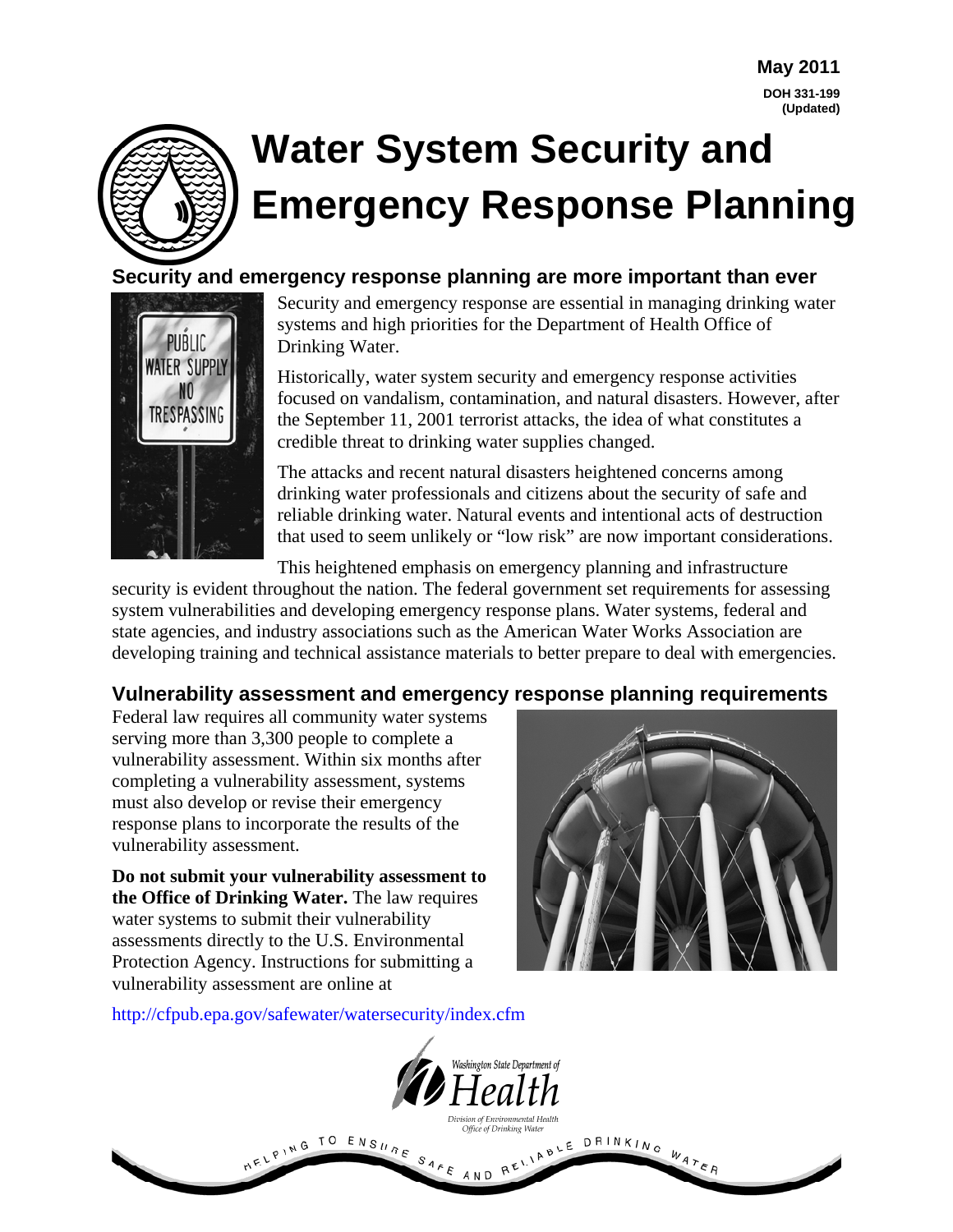

## **Planning is critical**

Emergencies may result from natural disasters, equipment failure, human error, or intentional acts such as vandalism or terrorism. All public water systems, from the smallest to the largest, should have an emergency response plan to guide them through such emergencies. As part of the plan, the water system must assess security measures that will help to guard against an attack.

Stop for a moment and think about how you, as a water system professional, would react if a catastrophic event shut down the water supply indefinitely. How would you notify customers? What would you tell them? What alternative means for delivering water might be available?

There is no clear definition of what constitutes an

emergency. Each is unique, requiring case-by-case evaluation based on the actual event. Advance planning increases the likelihood that you will respond in an organized and efficient manner. A few minutes can often mean the difference between a minor mishap and a major event. Emergency preparedness planning is an essential function, and is never a wasted effort.

In addition to emergencies, such as contamination, line breaks, water shortages and natural disasters, we now face water system security and infrastructure protection issues on a different scale. Continued acts of foreign and domestic terrorism are a very a real threat in America.

Even though it may seem unlikely, it would only take one well-staged event to undermine confidence in drinking water safety in communities across the nation. Being prepared and knowing what to look for are crucial to prevent an attack on your system. Call our regional office for additional information on emergency planning. (See page 4)

#### **A water system could be attacked**

There are many potential threats to drinking water systems, including:

- Chemical, biological, or radiological contamination.
- Damage to system infrastructure or computer systems, resulting in supply disruption.

In most cases, biological or chemical contamination would cause the most concern for a drinking water system. However, given



the size of most water supply systems, it would be difficult to contaminate a water system with these agents due to the sheer volume of contaminants needed to cause harm to people.

#### **Attacks could occur in three areas of a water system:**

- 1. Source water 2. Treatment plant 3. Distribution system
- 

The distribution system is the most likely target because it is more readily accessible and is a direct link to consumers. Attacking a water system with the intent to cause major damage or harm to people may be somewhat difficult, but we should not view the possibility lightly. The threat is real, and water supply systems must be prepared.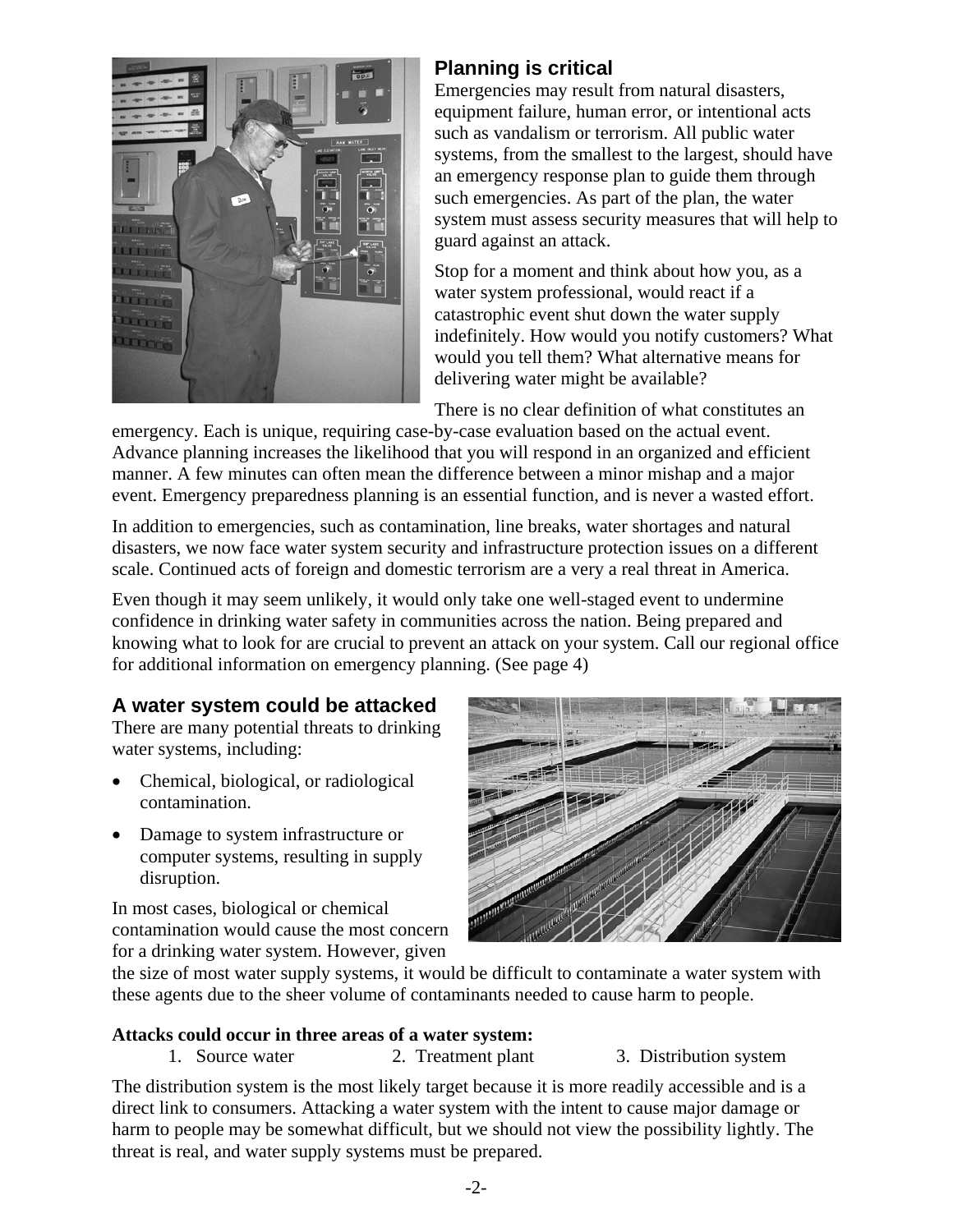## **Top 10 ways to prepare for an emergency**

- 1. **Prepare or update** an emergency response plan including security considerations.
- 2. **Post** updated 24-hour emergency contact information in highly visible areas around the water system. Give the information to key persons and local response officials.
- **3. Get to know** your local law enforcement. Ask them to add your facilities to their routine rounds.
- **4. Fence and secure** your water system facilities and vulnerable areas (pump houses, wellheads, reservoirs) and install adequate lighting around critical facilities such as sources, pump houses, treatment plants, and parking lots.
- **5. Watch** for suspicious activity, suspicious deliveries, changes in water quality, and increased customer complaints.
- **6. Make security a priority for employees.** Ensure employees know the importance of vigilance and seriousness of security. Provide staff training and checklists on how to handle threats. Rehearse response actions to familiarize staff with the process.
- **7. Conduct** a vulnerability assessment to determine vulnerable components and possible disruption points, and identify security measures to include in your emergency preparedness plan.
- **8. Designate** an emergency coordinator to ensure effective preparation, communication, and procedures for an event.
- **9. Identify and establish** agreements for a safe alternative water supply if a supply disruption occurs. Options include an emergency source, water truck, bottled water, or intertie.
- **10. Know how to** issue a Health Advisory, i.e. boil water order or drinking water warning, in consultation with the Department of Health, Office of Drinking Water officials.

**In case of emergency,** follow your chain of command to reduce confusion and optimize response time. If there is a security breach call "911" immediately to inform local law enforcement, then call our regional office (See Page 4).

### **Good communications are essential**

Information is extremely important, especially during an emergency. Good information is more than accurate. It is complete, consistent, timely, and appropriate to the audience.

Managing information requires ongoing attention. You must get it from reliable sources and pay attention to how it is stored, processed, and distributed.

During emergencies, people are often concerned or upset, so you must earn their trust to communicate with them effectively. How you communicate can be just as important as the information you are trying to deliver. Your body language, tone of voice, and expressions of concern all help to lay the foundation for delivering your information.

In an emergency, you should understand and plan your messages as carefully as you can. Coordinate with local and state health officials to help develop your key messages and deliver them. Above all, strive for clarity. Avoid jargon and technical terms. Also strive for a logical flow of ideas—events in time sequence, activities from high to low priority, or some other way to give a sense of order.

Don't miss the opportunity to deliver good news when an emergency is over. Thank those who helped resolve the event. Ask people to evaluate your communications and suggest what would work better the next time an event occurs.